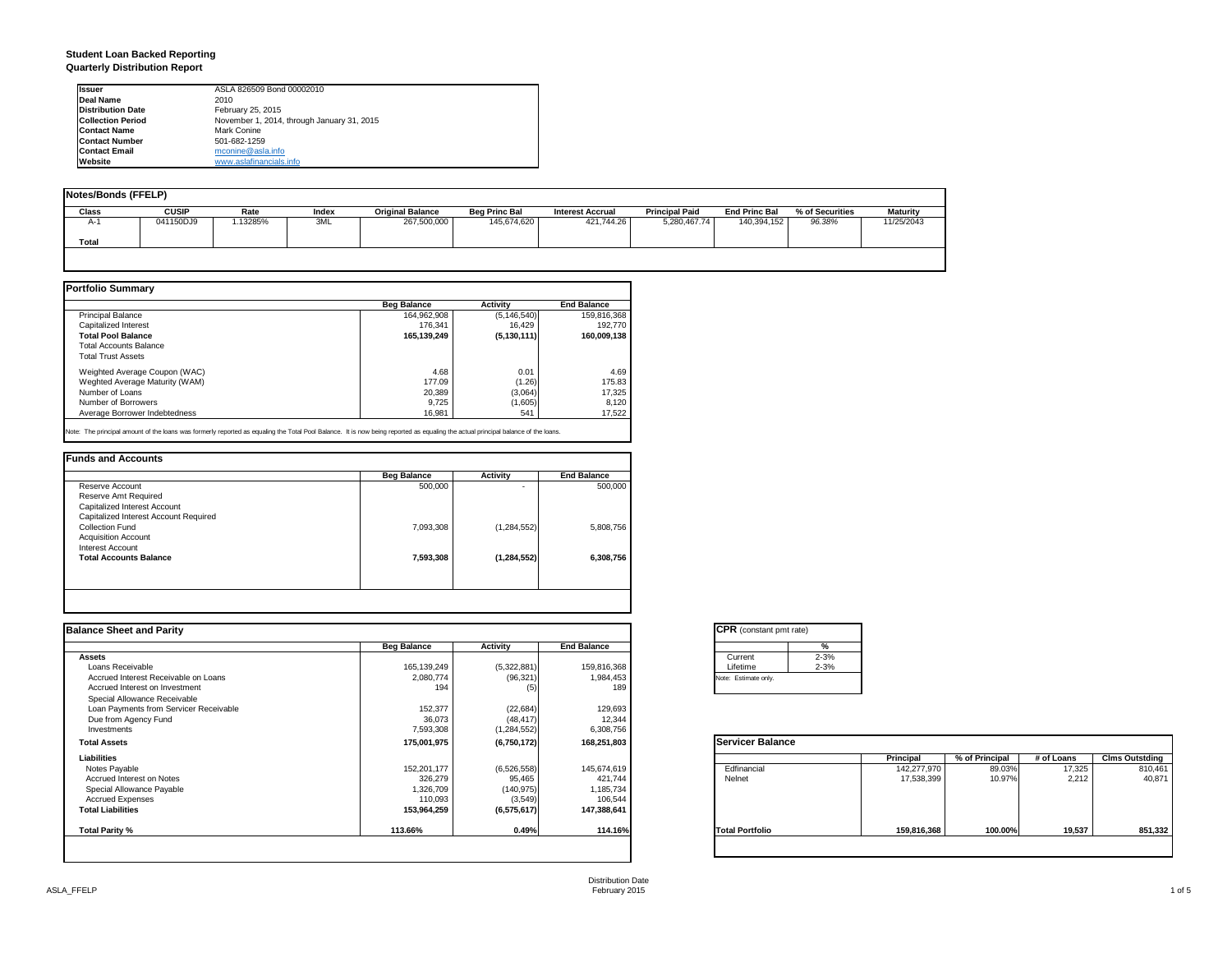#### **Student Loan Backed Reporting Quarterly Distribution Report**

|                           | # of Loans |        | <b>Principal</b> |             | % of Principal |         | <b>WAC</b> |        | <b>WARM</b>      |        |
|---------------------------|------------|--------|------------------|-------------|----------------|---------|------------|--------|------------------|--------|
|                           | Beginning  | Ending | Beginning        | Ending      | Beginning      | Ending  | Beginning  | Ending | <b>Beginning</b> | Ending |
| In School                 | 48         |        | 110,106          | 114.391     | 0.07%          | 0.07%   | 4.39       | 4.33   | 117.09           | 117.43 |
| Grace                     | 28         |        | 63,337           | 25,672      | 0.04%          | 0.02%   | 4.06       | 4.07   | 119.89           | 119.80 |
| Repayment                 |            |        |                  |             | 0.00%          | 0.00%   |            |        |                  |        |
| Current                   | 13,439     | 12,944 | 118,807,427      | 115,834,184 | 71.94%         | 72.48%  | 4.66       | 4.65   | 180.43           | 180.66 |
| 31-60 Days Delinquent     | 562        | 629    | 4,031,978        | 4,253,116   | 2.44%          | 2.66%   | 4.91       | 4.66   | 161.25           | 171.02 |
| 61-90 Days Delinquent     | 341        | 370    | 2,282,393        | 3,036,511   | 1.38%          | 1.90%   | 4.47       | 4.87   | 165.72           | 175.08 |
| 91-120 Days Delingent     | 290        | 276    | 1,714,575        | 1,975,067   | 1.04%          | 1.24%   | 4.70       | 4.88   | 169.97           | 167.12 |
| 121-180 Days Delinquent   | 423        | 373    | 2,870,997        | 2,566,774   | 1.74%          | 1.61%   | 4.95       | 4.90   | 153.45           | 162.98 |
| 181-270 Days Delinquent   | 409        | 405    | 2,719,653        | 2,626,063   | 1.65%          | 1.64%   | 4.63       | 4.58   | 158.03           | 145.84 |
| 271+ Days Delinquent      | 149        | 183    | 695,976          | 1,194,456   | 0.42%          | 0.75%   | 4.80       | 4.36   | 128.98           | 140.10 |
| <b>Total Repayment</b>    | 15,613     | 15,180 | 133, 123,000     | 131,486,172 | 80.61%         | 82.27%  | 4.67       | 4.66   | 177.93           | 178.83 |
| Forbearance               | 1,955      | 1,895  | 14,630,533       | 13,472,009  | 8.86%          | 8.43%   | 4.75       | 4.91   | 172.05           | 163.99 |
| Deferment                 | 2,585      | 2,255  | 16,079,497       | 13,866,792  | 9.74%          | 8.68%   | 4.73       | 4.74   | 165.23           | 162.17 |
| <b>Claims in Progress</b> | 148        | 143    | 966,921          | 847,826     | 0.59%          | 0.53%   | 5.50       | 4.89   | 153.13           | 130.20 |
| <b>Claims Denied</b>      | 12         |        | 165,855          | 3,506       | 0.10%          | 0.002%  | 5.92       | 2.33   | 171.66           | 76.00  |
| <b>Total Portfolio</b>    | 20,389     | 19,535 | 165,139,249      | 159,816,368 | 100.00%        | 100.00% | 4.69       | 4.69   | 176.22           | 175.83 |

|                                     | # of Loans |        | Principal   |             | % of Principal |         | <b>WAC</b> |        | <b>WARM</b> |        |
|-------------------------------------|------------|--------|-------------|-------------|----------------|---------|------------|--------|-------------|--------|
|                                     | Beainnina  | Endina | Beainnina   | Endina      | Beginning      | Endina  | Beginning  | Endina | Beginning   | Endina |
| Current                             | 13,439     | 12,944 | 118,807,427 | 115,834,184 | 89.25%         | 88.10%  | 4.66       | 4.65   | 180.43      | 180.66 |
| 31-60 Days Delinquent               | 562        | 629    | 4,031,978   | 4,253,116   | 3.03%          | 3.23%   | 4.91       | 4.66   | 161.25      | 171.02 |
| 61-90 Days Delinquent               | 341        | 370    | 2,282,393   | 3,036,511   | 1.71%          | 2.31%   | 4.47       | 4.87   | 165.72      | 175.08 |
| 91-120 Days Delingent               | 290        | 276    | 1,714,575   | 1,975,067   | 1.29%          | 1.50%   | 4.70       | 4.88   | 169.97      | 167.12 |
| 121-180 Days Delinquent             | 423        | 373    | 2,870,997   | 2,566,774   | 2.16%          | 1.95%   | 4.95       | 4.90   | 153.45      | 162.98 |
| 181-270 Days Delinquent             | 409        | 405    | 2,719,653   | 2,626,063   | 2.04%          | 2.00%   | 4.63       | 4.58   | 158.03      | 145.84 |
| 271+ Days Delinquent                | 149        | 183    | 695,976     | 1,194,456   | 0.52%          | 0.91%   | 4.80       | 4.36   | 128.98      | 140.10 |
| <b>Total Portfolio in Repayment</b> | 15,613     | 15,180 | 133,123,000 | 131,486,172 | 100.00%        | 100.00% | 4.67       | 4.66   | 177.93      | 178.83 |

| Portfolio by Loan Type           |                  |        |                  |             |                  |         |                  |        |             |        |
|----------------------------------|------------------|--------|------------------|-------------|------------------|---------|------------------|--------|-------------|--------|
|                                  | # of Loans       |        | <b>Principal</b> |             | % of Principal   |         | WAC              |        | <b>WARM</b> |        |
|                                  | <b>Beginning</b> | Endina | Beginning        | Endina      | <b>Beginning</b> | Endina  | <b>Beginning</b> | Ending | Beginning   | Ending |
| Subsidized Consolidation Loans   | 4.508            | 4.382  | 63,721,352       | 61.643.897  | 38.59%           | 38.57%  | 4.93             | 4.93   | 175.29      | 174.78 |
| Unsubsidized Consolidation Loans | 4,378            | 4.261  | 72,684,315       | 71,564,473  | 44.01%           | 44.78%  | 4.89             | 4.89   | 199.54      | 199.07 |
| Subsidized Stafford Loans        | 5,805            | 5,496  | 16,405,948       | 14.775.594  | 9.93%            | 9.25%   | 3.26             | 3.27   | 112.51      | 112.52 |
| Unsubsidized Stafford Loans      | 3,154            | 2,990  | 11,158,865       | 10,778,183  | 6.76%            | 6.74%   | 3.7'             | 3.71   | 125.06      | 124.91 |
| PLUS/GradPLUS Loans              | 202              | 193    | 1,039,410        | 941.396     | 0.63%            | 0.59%   | 7.31             | 7.31   | 79.16       | 78.92  |
| <b>SLS Loans</b>                 |                  |        | 129,359          | 112.824     | 0.08%            | 0.07%   | 3.26             | 3.21   | 67.00       | 34.69  |
| <b>Total Portfolio</b>           | 18,054           | 17,325 | 165,139,249      | 159,816,368 | 100.00%          | 100.00% | 4.69             | 4.69   | 176.22      | 175.83 |

| Portfolio by Program Type                  |            |        |             |             |           |                |            |        |           |             |
|--------------------------------------------|------------|--------|-------------|-------------|-----------|----------------|------------|--------|-----------|-------------|
|                                            | # of Loans |        | Principal   |             |           | % of Principal | <b>WAC</b> |        |           | <b>WARM</b> |
|                                            | Beginning  | Ending | Beginning   | Ending      | Beginning | Ending         | Beginning  | Ending | Beginning | Ending      |
| Graduate / 4-Year Loans                    | 15,544     | 14.942 | 142.234.252 | 138.236.781 | 86.13%    | 86.50%         | 4.66       | 4.65   | 179.49    | 179.05      |
| 2-Year Loans                               | 2,192      | 2,077  | 12,530,806  | 11,952,993  | 7.59%     | 7.48%          | 5.00       | 5.02   | 134.36    | 134.85      |
| Proprietary / Technical / Vocational Loans | 273        | 262    | 1,372,374   | 1,323,857   | 0.83%     | 0.83%          | 5.31       | 5.32   | 146.35    | 145.62      |
| Unknown (Consolidation) Loans              |            | 44     | 9,001,817   | 8,302,737   | 5.45%     | 5.209          | 5.15       | 5.15   | 152.37    | 151.71      |
| Other Loans                                |            |        |             |             |           |                |            |        |           |             |
| <b>Total Portfolio</b>                     | 18,054     | 17,325 | 165,139,249 | 159,816,368 | 100.00%   | 100.00%        | 4.69       | 4.69   | 176.22    | 175.83      |
|                                            |            |        |             |             |           |                |            |        |           |             |

|                        | # of Loans |        | <b>Principal</b> |             | % of Principal |         |
|------------------------|------------|--------|------------------|-------------|----------------|---------|
|                        | Beginning  | Endina | <b>Beainning</b> | Endina      | Beginning      | Endina  |
| Fixed Loans            | 10,606     | 10,291 | 129,644,765      | 124,621,293 | 78.51%         | 77.98%  |
| Variable Loans         | 7.448      | 7,034  | 35,494,484       | 35,195,074  | 21.49%         | 22.02%  |
| T-Bill Loans           | 7.427      | 7,018  | 35,419,501       | 17,600,690  | 21.45%         | 11.01%  |
| <b>CMT Loans</b>       | 24<br>∠    | 16     | 74.983           | 55.985      | 0.05%          | 0.04%   |
| <b>Total Portfolio</b> | 18.054     | 17,325 | 165.139.249      | 159,816,368 | 100.00%        | 100.00% |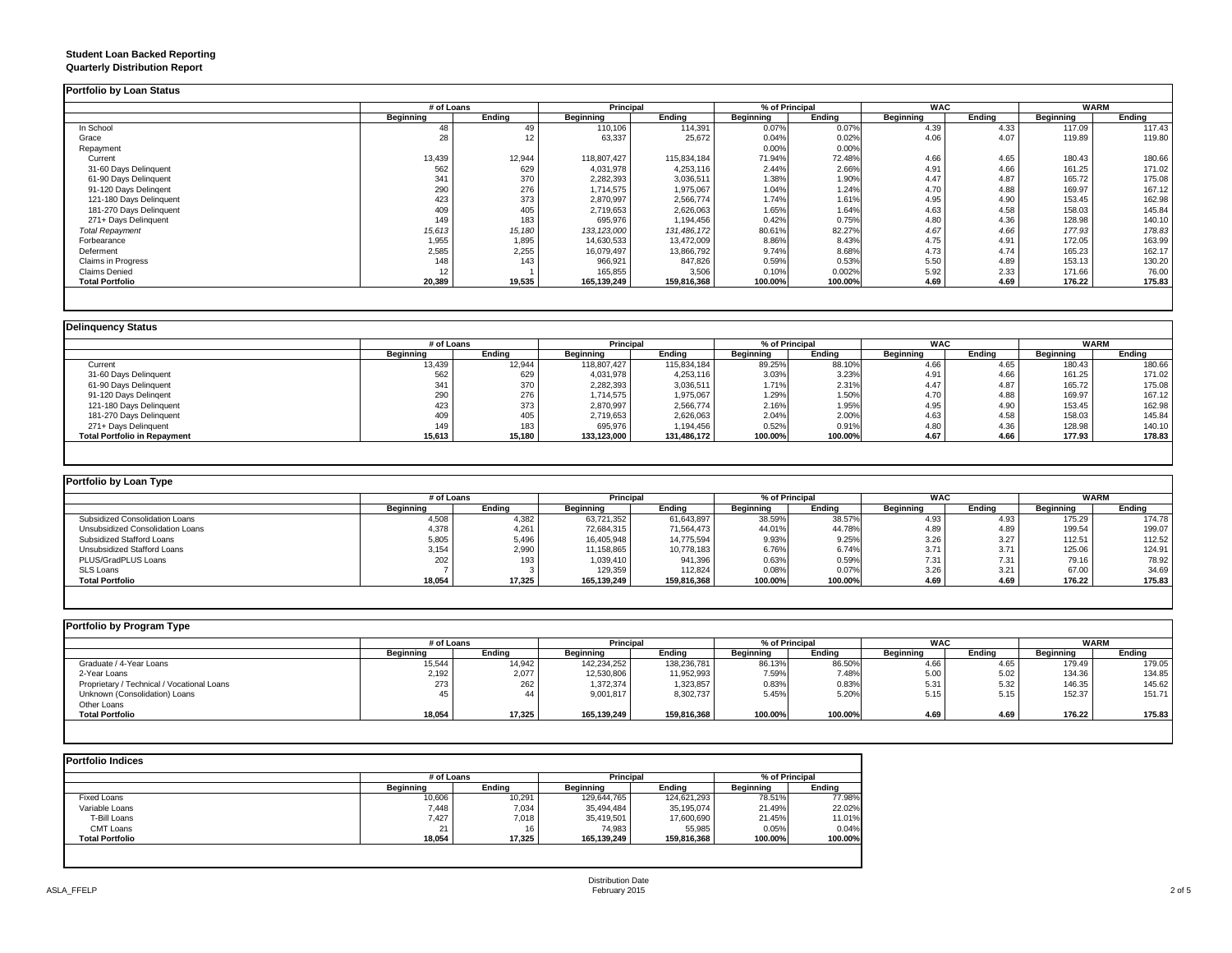**Distribution Date February 25, 2015 Collection Period** November 1, 2014, through January 31, 2015

## **Collection Activity**

| <b>Collection Account</b>                                                                    | as of 1/31/2015 |
|----------------------------------------------------------------------------------------------|-----------------|
| Beginning Balance - November 1, 2014                                                         | 7,093,308       |
| <b>Collection Amount Received</b>                                                            | 7,234,508       |
| Reserve Account                                                                              |                 |
| <b>Excess of Required Reserve Account</b>                                                    |                 |
| Interest on Investment Earnings                                                              | 306             |
| Capitalized Interest Account (after a stepdown or release date)                              |                 |
| Payments from Guarantor                                                                      |                 |
| Prior Quarter's Allocations or Adjustments                                                   |                 |
| Prepayments                                                                                  |                 |
| Special Allowance Payments to Department of Education                                        |                 |
| <b>Consolidation Rebate Fees</b>                                                             | (476, 771)      |
| Transfer from Capitalized Interest Fund                                                      |                 |
| Principal payments, interest payments, administration fees, servicing fees, and trustee fees | (7,200,991)     |
| Transfer to Department Rebate Fund                                                           | (841, 603)      |
| Other Amounts Received in Collection                                                         |                 |
| <b>Total Available Funds</b>                                                                 | 5,808,756       |
|                                                                                              |                 |
|                                                                                              |                 |

| <b>Fees Due for Current Period</b> | as of 1/31/2015 |
|------------------------------------|-----------------|
| Indenture Trustee Fees             |                 |
| <b>Servicing Fees</b>              | 93,226          |
| <b>Administration Fees</b>         | 13,318          |
| Late Fees                          |                 |
| <b>Other Fees</b>                  |                 |
| <b>Total Fees</b>                  | 106.544         |

| <b>ICumulative Default Rate</b>                                   | as of 1/31/2015 |
|-------------------------------------------------------------------|-----------------|
|                                                                   |                 |
| <b>Current Period's Defaults</b>                                  | 1,722,219.91    |
| <b>Cumulative Defaults</b>                                        | 20,610,291.69   |
| Loans for which claims have been filed as of applicable month end | 4,659,859.26    |
| <b>Cumulative Default Rate</b>                                    | 8.37%           |
| Cumulative Recoveries (including reimbursements and collections)  |                 |
| Payments from Guarantor                                           | 19,597,066.70   |
| <b>Borrower Recoveries</b>                                        | n/a             |
| <b>Recovery Rate</b>                                              | 95.08%          |
| Cumulative Net Loss                                               | 1.013.224.99    |
| <b>Cumulative Net Loss</b>                                        | 0.41%           |
|                                                                   |                 |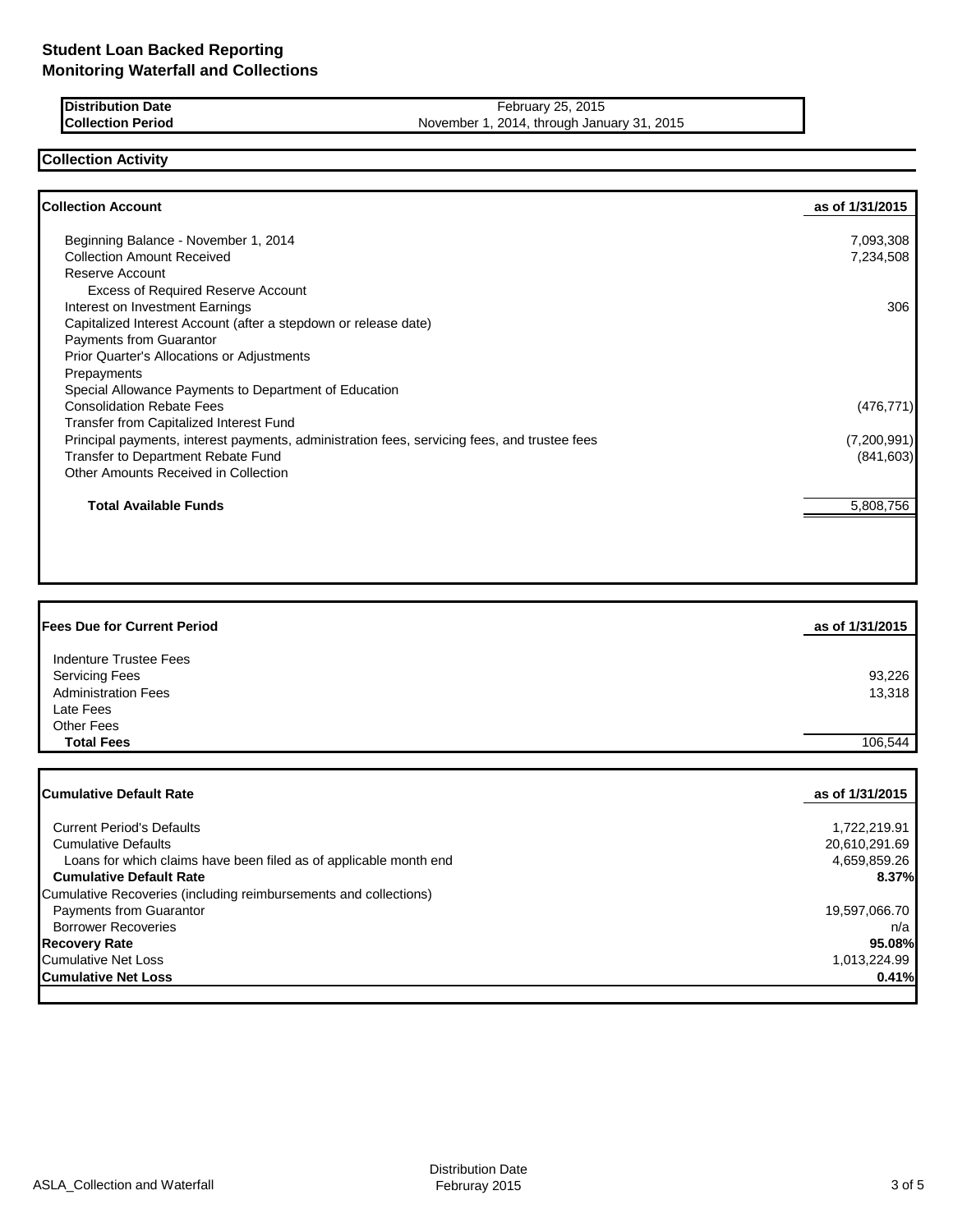# **Waterfall Activity**

| <b>Waterfall for Distribution</b>                                                         | <b>Amount Due</b> | <b>Amount Remaining</b> |
|-------------------------------------------------------------------------------------------|-------------------|-------------------------|
| <b>Total Available Funds</b>                                                              |                   | 5,808,756               |
| <b>First:</b> Payments required under applicable Joint Sharing Agreement                  |                   |                         |
| <b>Second: Trustee Fees</b>                                                               |                   |                         |
| <b>Third: Servicing Fees and Backup Servicing Fees</b>                                    | 93,226            | 5,715,530               |
| <b>Fourth: Administration Fees</b>                                                        | 13,318            | 5,702,212               |
| <b>Fifth: Noteholder Interest</b>                                                         | 421,744           | 5,280,468               |
| Sixth: Reinstate the balance of the Reserve Fund up to the Specified Reserve Fund Balance |                   |                         |
| Seventh: Noteholder Principal, until paid in full                                         | 5,280,468         | 0                       |
|                                                                                           |                   |                         |

| <b>Principal and Interest Distributions</b> | Class A-1    |
|---------------------------------------------|--------------|
| Quarterly Interest Due                      | 421,744.26   |
| Quarterly Interest Paid                     | 421,744.26   |
| <b>Interest Shortfall</b>                   |              |
| Interest Carryover Due                      |              |
| Interest Carryover Paid                     |              |
| Interest Carryover                          |              |
| Quarterly Principal Distribution Amount     | 5,280,467.74 |
| Quarterly Principal Paid                    | 5,280,467.74 |
| Shortfall                                   |              |
| <b>Total Distribution Amount</b>            | 5,702,212.00 |
|                                             |              |